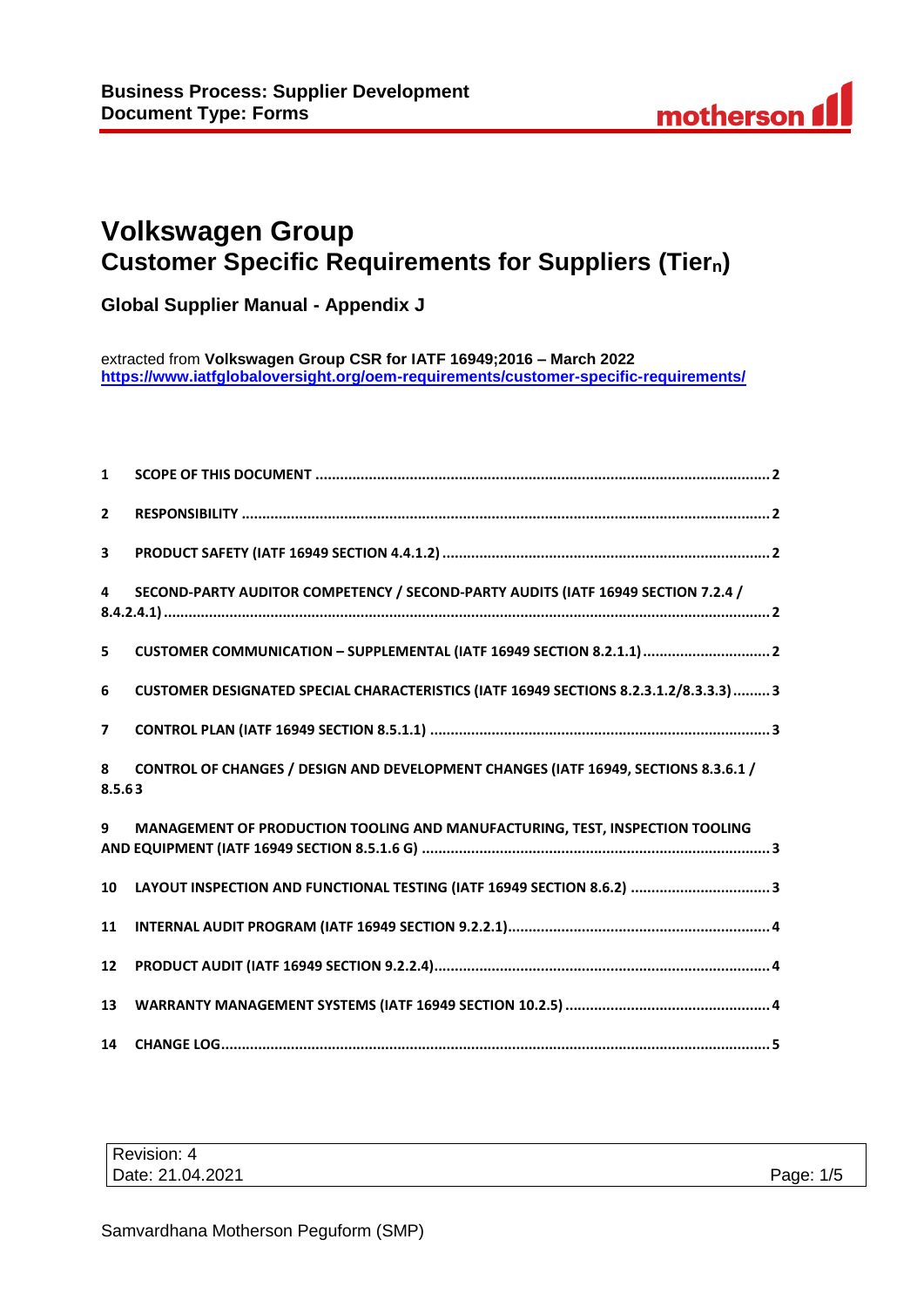#### **1 Scope of this document**

The scope of this document is to ensure compliance to customer requirement by sub-suppliers of SMP Automotive who are supplying for any VW Group project. This document is listing requirements for these suppliers in addition to standard IATF 16949 requirements and in addition to standard SMP requirements.

#### **2 Responsibility**

Suppliers who are supplier for SMP of a component for a VW Group product shall meet all requirements listed in this document during the whole project lifetime. This includes but not limited to:

- Regularly check for updates of this document on [www.smp-automotive.com](file:///C:/Users/B30577/Desktop/SMP%20Supplier%20Manual/Supplier%20Manual%20final/www.smp-automotive.com)
- Ensure availability and awareness of related VW Group standards and requirements mentioned in this document
- Ensure requirements are met in their supply chain

#### **3 Product Safety (IATF 16949 section 4.4.1.2)**

VWAG requires a management role defined as "Product Safety & Conformity Representative (PSCR)" See Formel Q-konkret, Chapter 4.2- "Product conformity officer as per VDA volume 'Product Integrity' in [www.vwgroupsupply.com](file://///boedata1.peguform.local/pccommon$/_SQM_Oeffentlich/Dokumente/Homepage/Customer%20Specific%20Requirements/Dokumente%20SMP/www.vwgroupsupply.com)

VW- specific remark to "note" VWAG considers the "special approval" a responsibility of the supplier. No additional approval by VWAG is required.

#### **4 Second-party auditor competency / Second-party audits (IATF 16949 section 7.2.4 / 8.4.2.4.1)**

Formel-Q-Capability Appendix (Chapter 2; 5.7)

The process-audits in the supply chain must be conducted in accordance to Formel Q-Capability by certified VDA 6.3 auditors. (see auditor qualification in Section 3.2 of FQF 8.0)

#### **5 Customer communication – supplemental (IATF 16949 section 8.2.1.1)**

Formal-Q-capability appendix (Chapter 2; 7.2)

Access approval for the VOLKSWAGEN Group Communication Platform [\(www.vwgroupsupply.com\)](file://///boedata1.peguform.local/pccommon$/_SQM_Oeffentlich/Dokumente/Homepage/Customer%20Specific%20Requirements/Dokumente%20SMP/www.vwgroupsupply.com)

| Revision: 4      |           |
|------------------|-----------|
| Date: 21.04.2021 | Page: 2/5 |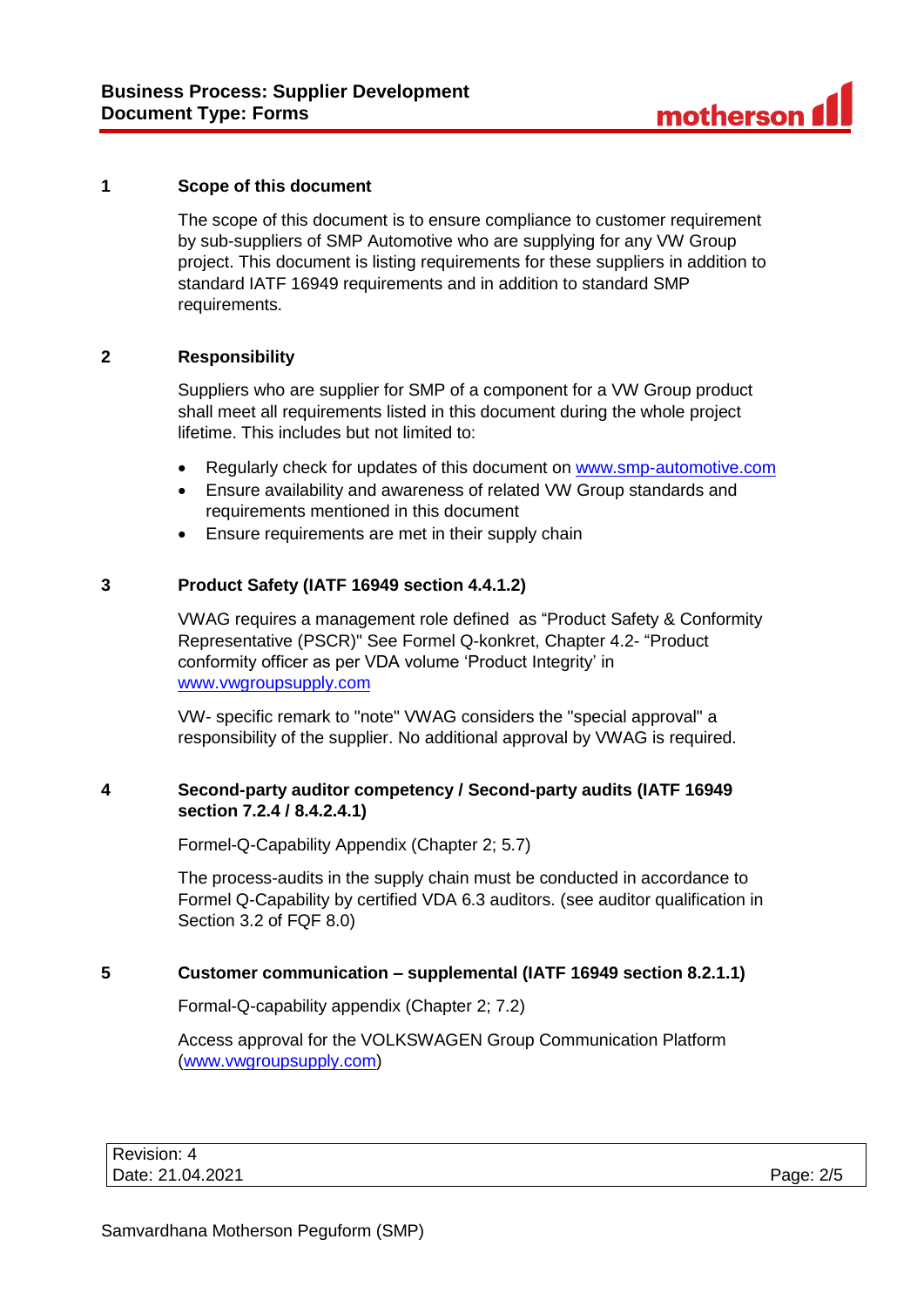### **6 Customer Designated Special Characteristics (IATF 16949 sections 8.2.3.1.2/8.3.3.3)**

VWAG requires suppliers that supply parts with D/TLD-marking, to perform an annual self-audit according to the VW-defined D/TLD-Audit. (See: Formel-Qkonkret (Chapter 4.3) – Quality Verification for D/TLD-Parts; Formel-Q-Capability Appendix (Chapter 2; 6.2.3; D/TLD-requirements)

# **7 Control plan (IATF 16949 section 8.5.1.1)**

(See Formel Q-Capability, (chapter 4.2) Product Audit)

The product audit must be defined in the Product Control Plan. Product audit shall take pace every 12 months for each product manufactured as a series production part.

#### **8 Control of Changes / Design and development changes (IATF 16949, sections 8.3.6.1 / 8.5.6**

VWAG requires its suppliers to obtain documented approval, or a documented waiver, prior to production, See Formel-Q-konkret, (Chapter 4.6) - Change management and Volkswagen Standard VW 01155

### **9 Management of production tooling and manufacturing, test, inspection tooling and Equipment (IATF 16949 section 8.5.1.6 g)**

Volkswagen Group Standard VW 34022 for Marking of Tools, Auxiliary Tools, Test Equipment, and Gages (Identification Plate) must be ensured.

## **10 Layout inspection and functional testing (IATF 16949 section 8.6.2)**

Formel-Q-konkret (Chapter 4.7) – Layout inspection

In the context of Volkswagen Group the term "*Requalification*" is equivalent to the IATF-term "*layout inspection and functional testing*":

To ensure quality, the Supplier must carry out a regular requalification of its scope of supply in accordance VDA publication "Robust Production Processes" (section 5.3.4). Volkswagen Group requires a complete requalification (equivalent to Production-and-Process-approval/initial sample release) at least every three years. Requalification cycles can be defined by legislation, government agencies, and by component-specific requirements (e.g. in the performance specifications / Lastenheft) and must be implemented in the related product control plan. Any deviation from the requalification content must be agreed between the supplier and the customer.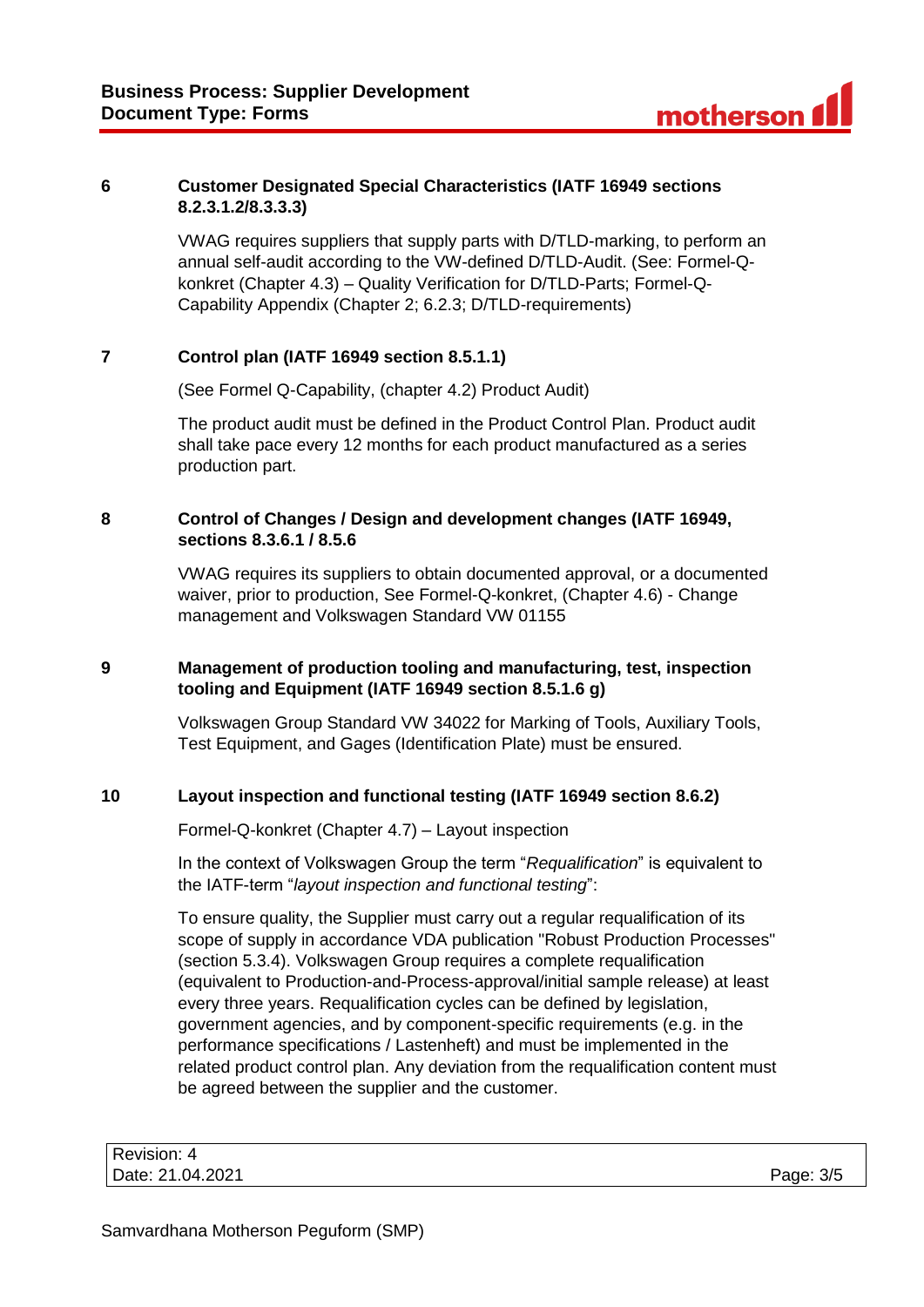D/TLD: Products with specific and/or authorization-relevant characteristics (e.g. D/TLD markings) must be subjected to a layout inspection every 12 months.

### **11 Internal Audit Program (IATF 16949 section 9.2.2.1)**

VWAG requires a yearly Supplier-Self-Audit (VA/SL) acc. Formel-Q-Capability (Chapter 3), a Self-Audit has valid time period of max. 12 months. A specific Self-Audit-Format is supplied on Volkswagen Group B2B [\(www.vwgroupsupply.com\)](file://///boedata1.peguform.local/pccommon$/_SQM_Oeffentlich/Dokumente/Homepage/Customer%20Specific%20Requirements/Dokumente%20SMP/www.vwgroupsupply.com) "Format for Supplier Self Audit"

Supplier Self Audit (VA/SL) must be conducted by certified VDA 6.3 auditors (see auditor qualification in Section 3.2 of Formel-Q-Capability).

Formel-Q-Capability-Appendix must be considered.

In case of D/TLD-marked parts supplied to VWAG, a D/TLD Supplier-Self-Audit according to Formel-Q-Capability is required within a 12-month period. (Formel-Q-konkret, Chapter 4.3.1: "D/TLD verification")

Where the organization is responsible for software development, a maximum validity of a software development capability assessment on VWAG projects shall not exceed the time period indicated in the Formel Q-Capability Software (chapter 3.4). The software development capability assessment scope is indicated in Formel Q-Capability Software (Chapter 6.2).

#### **12 Product Audit (IATF 16949 section 9.2.2.4)**

Product Audit acc. Formel-Q-capability (Chapter 4) – Product Audit. The Supplier is required to conduct Product Audits according to VDA 6.5 Product Audit shall take place at least every 12 months for each product manufactured as a Series Production part. For any A and B-faults as well as systematic C-faults caused by the supplier, the supplier shall immediately inform the Supplier Quality department of the Customer by reporting the issue. The implementation of further necessary actions is to be coordinated.

## **13 Warranty Management Systems (IATF 16949 section 10.2.5)**

The process of Failure Analysis including NTF shall be implemented.

Procedure shall comply with VDA volume "Field Failure Analysis"

| Revision: 4      |           |
|------------------|-----------|
| Date: 21.04.2021 | Page: 4/5 |